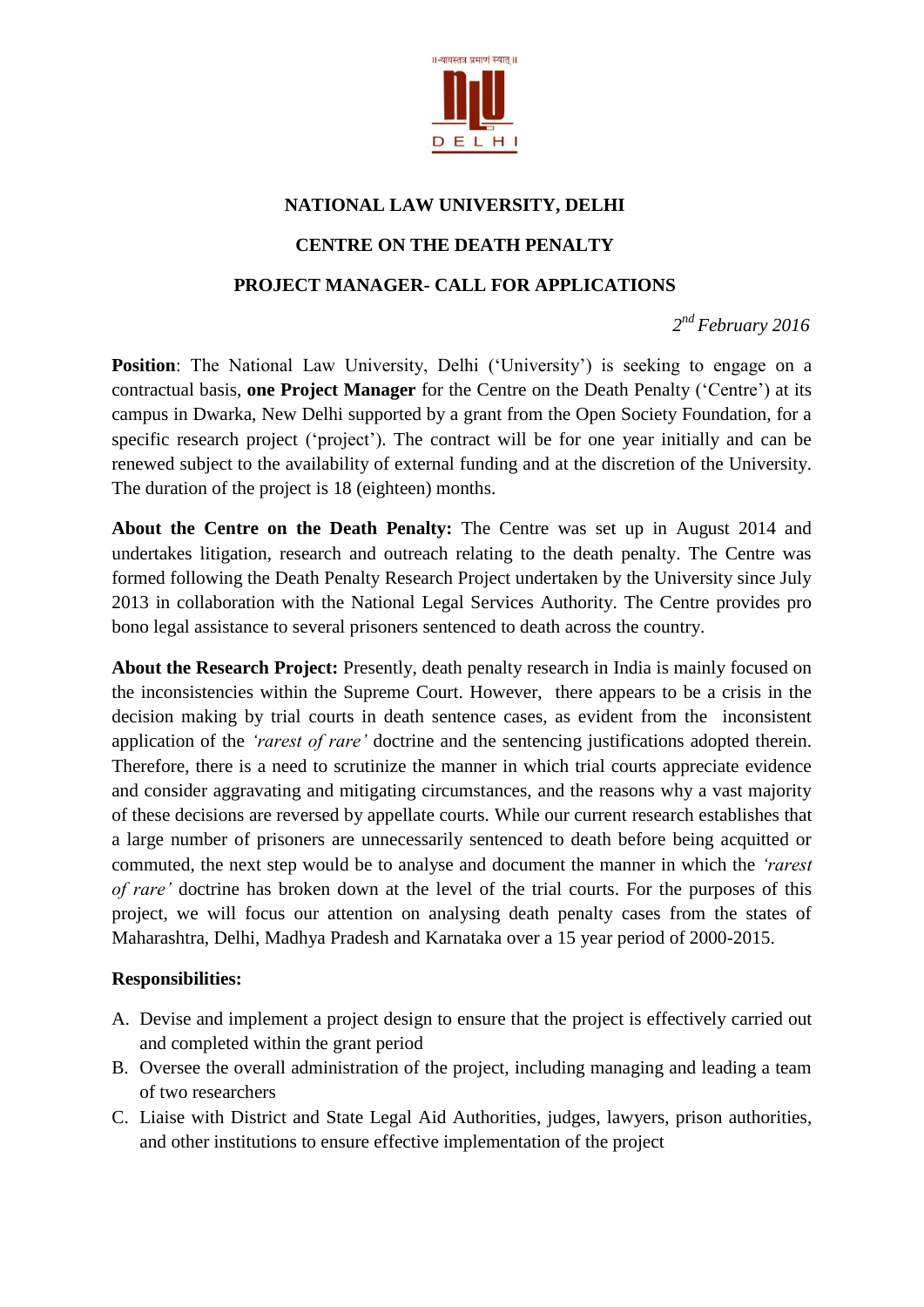

- D. Collate trial court, High Court and Supreme Court judgments in death penalty cases for the period 2000-2015
- E. Identify core issues within conviction and sentencing practices and analyse them
- F. Ensure that all records collected through the project are translated into English, digitised and accessible in the public domain
- G. Write and publish the final report
- H. Engage with judicial academies, retired and serving judges, parliamentarians and other stakeholders to ensure that our findings are disseminated
- I. Develop and implement effective media and outreach strategy after publication of the final report
- J. Present the final report and the work of the Centre at appropriate fora
- K. Any other work that may be necessary to further the aims of the Centre

## **Qualifications:**

- A. Law Graduate with an LLM degree
- B. Relevant research experience of 2 years or familiarity with criminal proceedings at the trial or appellate levels would be preferable
- C. Demonstrated ability to design and lead a research project in this area of work
- D. Ability to read/ write/ speak regional Indian languages will be an advantage but is not mandatory

**Compensation:** Salary will be commensurate with qualifications and experience and will be within the range of Rs. 60,000-Rs.70,000 per month.

**Application Process:** Interested persons may send their resumé and a statement of purpose, explaining their interest in working on this specific project, including a brief outline of a proposed project design, and the contribution that they see themselves making to the Centre"s work in general. The statement of purpose must not exceed 1000 words.

## **Email:**

Please send your resumé and statement of purpose to the Registrar [\(registrarnlud@nludelhi.ac.in\)](mailto:registrarnlud@nludelhi.ac.in) with a copy marked to [deathpenalty@nludelhi.ac.in.](mailto:deathpenalty@nludelhi.ac.in) The subject of the e-mail should be "**Centre on the Death Penalty- Application for Project Manager—Open Society Foundation"** The cover letter must state (Attn: Director, Centre on the Death Penalty.)

#### OR

## **Post/Courier:**

The postal address is "Registrar, National Law University, Delhi, Sector 14, Dwarka, New Delhi-110 078". The envelope must have super scribed on it, "**Centre on the Death Penalty-Application for Project Manager—Open Society Foundation"** and addressed to the